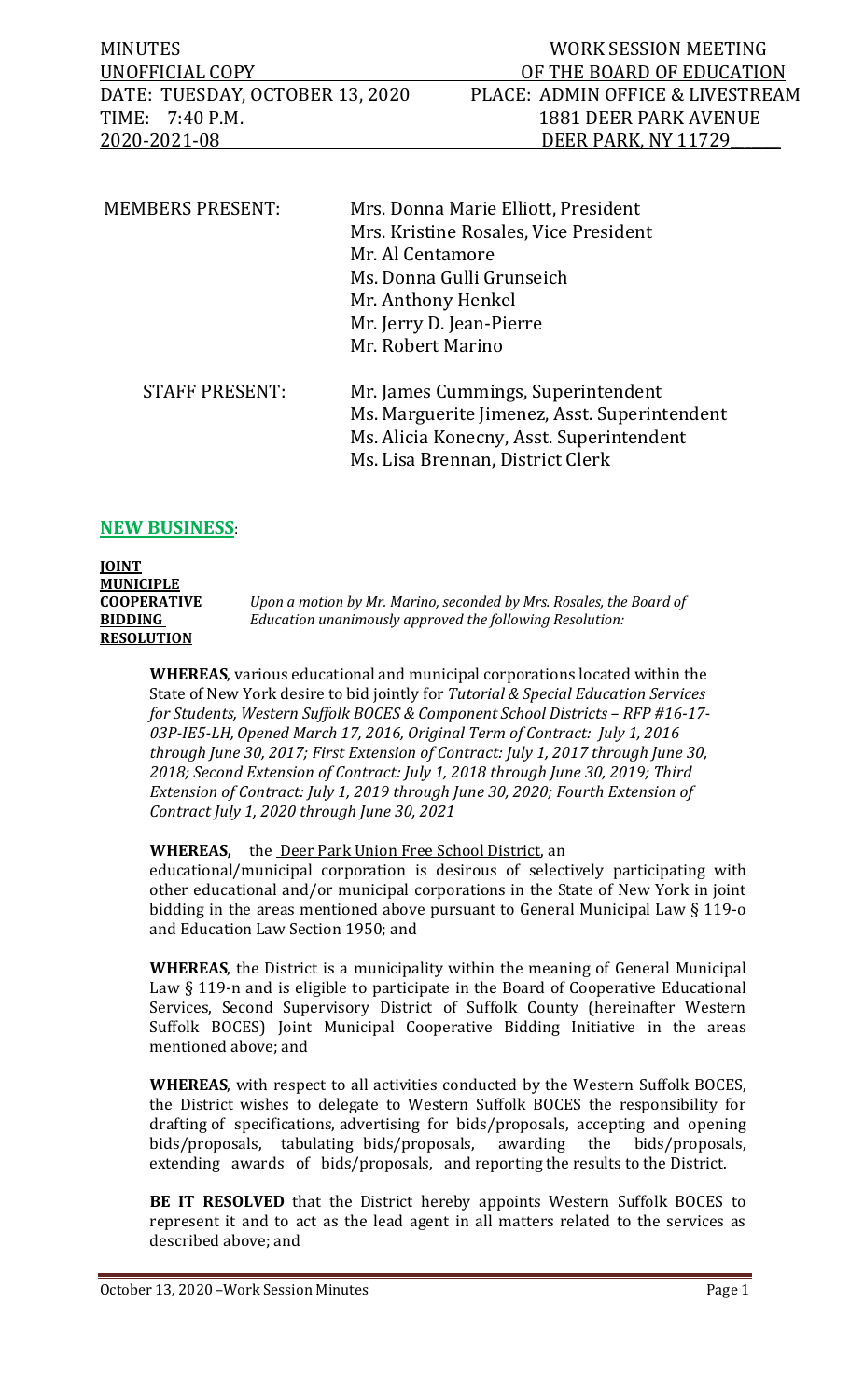**BE IT FURTHER RESOLVED** that the District hereby authorizes Western Suffolk BOCES to place all legal advertisements for any required cooperative bidding in Newsday, which is designated as the official newspaper for Western Suffolk BOCES; and

**BE IT FURTHER RESOLVED** that this Agreement with the District shall be for a term of one (1) year as authorized by General Municipal Law §119-o.2.j.

**BANK DEPOSITORY FOR THE DEER PARK DISTRICT**

**UNION FREE** *Upon a motion by Ms. Gulli Grunseich, seconded by Mr. Jean-Pierre, the*  **SCHOOL** *Board of Education unanimously approved the following Resolution:*

**RESOLVED**, that the Board of Education approve **FLUSHING BANK** as an official bank depository for the Deer Park UFSD.

## **AGENDA/DISCUSSION ITEMS:**

• Committee Meetings re-cap: **Facilities**: DW inspections, JFK awning, COVID updates **Technology** – approved missions and goals for committee, aging infrastructure, staff development, communication tools **Diversity** – see presentation on BOE committee meeting page on website **Special Education** – reviewed our opening in terms of S/E and the delivery of related services. Presented Yvonne Henn with a plaque from SCOPE honoring her service to DP students with special needs.

- Ms. Konecny discussed the NYS Covid dashboard. All parents should report to the Nurses' office any student that is being tested.
- Lincoln building rental to WS Boces they are upgrading rooms at no cost to the DPSD. We will be collecting revenue on the rental of approx. 9 classrooms, main office, nurse office, gym, kitchen and playground
- Discussed November and December calendar of virtual days
- Moving the date of the November 3 work session/committee meetings to November 10
- Mr. Henkel asked how residents with no school age children can obtain information on COVID cases in the district. Mr. Cummings suggested they use the NYS Covid dashboard.
- Mr. Centamore thanked Mr. Woolsey, custodial staff and B&G for implementing all safety measures for a smooth school reopening.